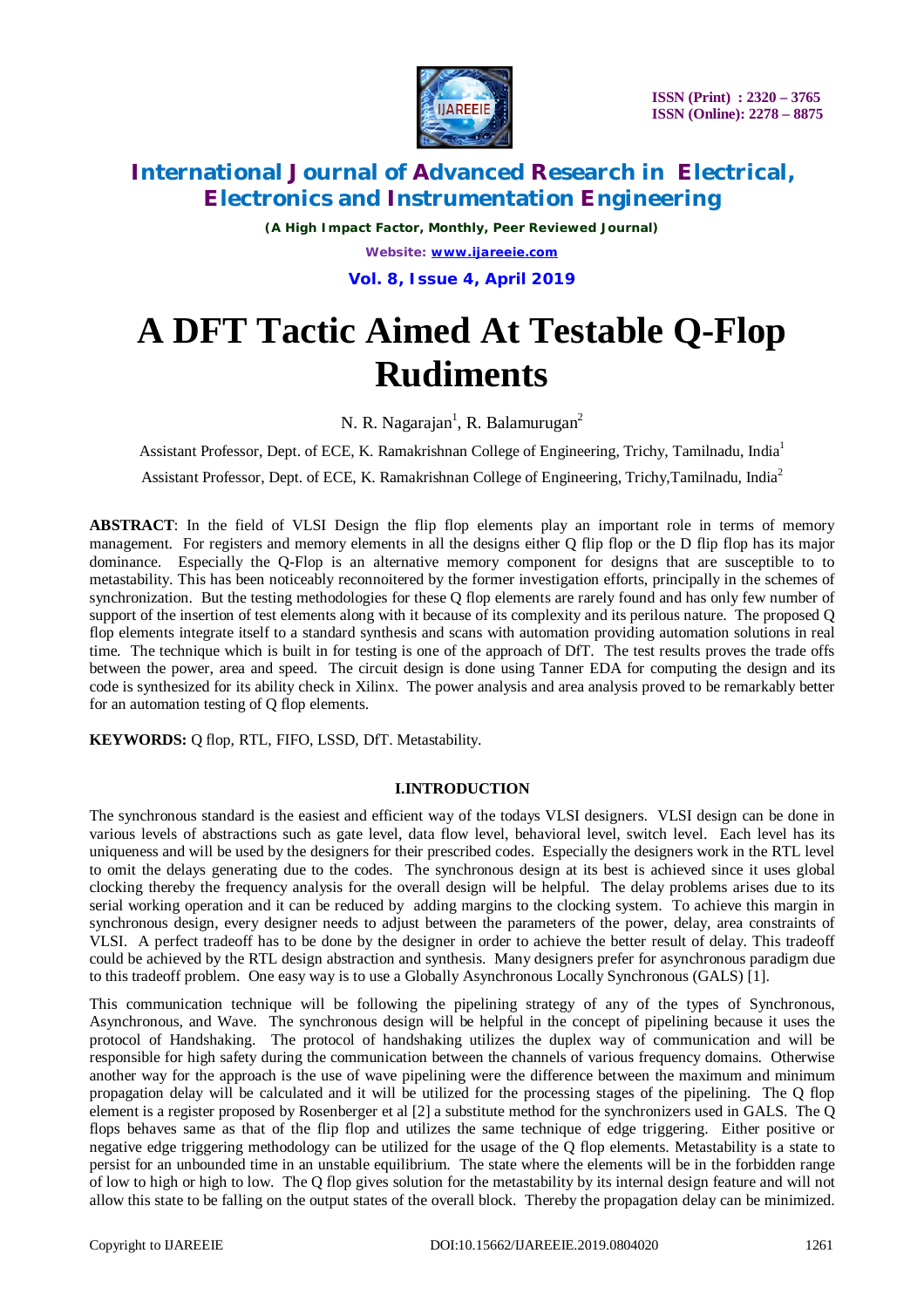

*(A High Impact Factor, Monthly, Peer Reviewed Journal)*

*Website: [www.ijareeie.com](http://www.ijareeie.com)*

#### **Vol. 8, Issue 4, April 2019**

This metastability free approach aims in integrating the Q flop element to a DfT flow for a scan design model. This could be considered as a EDA tool for verifying the layout designs and make sure that the elemental blocks are functioning in a better way.

#### **II.THE Q FLOP WITH FILTER**

The Q flop with metastability filter is depicted in the Fig. 1 [3]. The filter will ensure that the intermediate stages will not arrive at the output states. The uncertainty due to metastability will be available at the output as a variable delay line. The transistor cleans the metastability state by going high only when there is voltage difference between Q and  $Q'$ .



Fig. 1. Q flop with filter

When the CLK input is at low logic 0, then the output of the Q flop will also be at 0. It exhibits a D flip flop behavior at the rising edge of the CLK input. For its register element a pair of cross coupled NAND is used. At logic 1 the output Q will be 0 with nMOS transistor under operation and at logic 0 the output Q will be 1with the help of the pMOS transistor. For Q bar the vice versa operation will be held with the same conditions of logic 1 and logic 0. The truth table for the above event is depicted in the Fig. 2.

| CLK                 | D | О | Qbar   |
|---------------------|---|---|--------|
| 0                   | 0 | 0 | $_{0}$ |
| 0                   | 1 | 0 | 0      |
|                     | 0 | 0 | 1      |
|                     |   |   | 0      |
| Fig. 2. Truth table |   |   |        |

The timing diagram for the operation of the Q flop is shown in the Fig. 3. Where the metastability state will not be arrived at the output. It will be depending on the CLK input 1 and CLK input 0 where the NAND gate design will omit the uncertainty timing at the output.



The Q flop is divided into two structure having D flip flop as first element and NAND gate as memory element as the second part. diagram for the operation of the Q flop is shown in the Fig. 3. Where the metastability state will not be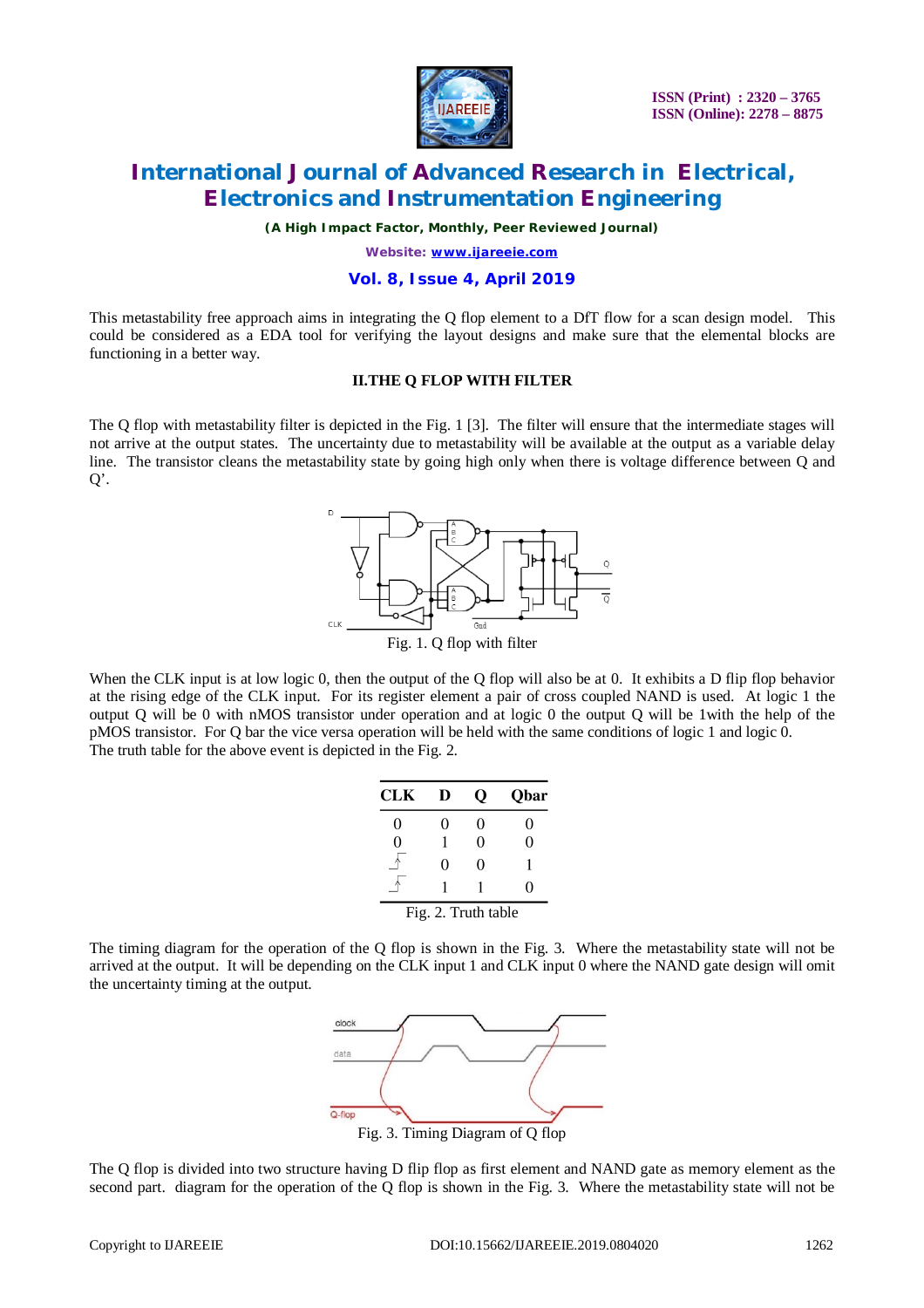

*(A High Impact Factor, Monthly, Peer Reviewed Journal)*

*Website: [www.ijareeie.com](http://www.ijareeie.com)*

#### **Vol. 8, Issue 4, April 2019**

arrived at the output. It will be depending on the CLK input 1 and CLK input 0 where the NAND gate design will omit the uncertainty timing at the output. The split up of the components [5] of rail and NAND gate has better efficiency.



Fig. 4. Q flop proposed structure

The proposed structure for Q flop with register element to eliminate the metastability is shown in the Fig. 4. The filter approach of FIR [4] can also be used as one of the approach for the better design.

The D flip flop used in the architecture can also be replaced with the help of muxed D scan cell for better aligning of the inputs which is based on LSSD [7] test protocol. LSSD is a method which uses separate system and scan clocks to distinguish between normal and test mode. Latches are used in pairs, each has a normal data input, data output and clock for system operation.



Fig. 5. Muxed D

There will be a violation of reset port when there is too many logic operated with the help of a global clock as we use in the synchronous type of approach. This is removed with the help of the center logic of rail connectivity where it codifies the values to the filter where it avoids the metastability. The rail connectivity techniques are the one which are derived from asynchronous design concepts. Since the proposed idea is going to be a part of automation tool where the testing will be done using a EDA type. The scan chain will play an important role where the number of chain matters for the efficiency of the design. If the flop chain is more automatically the global clock faces a serious issue in clocking the rail connectivity.

#### **III.RESULT AND DISCUSSION**

The proposed design of DFT schematic in tanner tool is shown in the Fig. 6. The schematic is drawn and noted for error and its layout is depicted in the Fig. 7. The area for the Q flop is trade off by the usage of the NAND gate as a filter element. The simulation of the design is focused on its area and propagation delay. The propagation delay represents the time required for the output for the changes in its input data. The simulation output shown in the Fig. 8 shows that the rise propagation time gets decreased when it passes on to the 2 input NAND gate and the fall propagation delay will also be similar to that of the rise propagation because the same NAND gate only drives the output. The implemented design also proves to be less power dissipation because it uses only fewer CMOS components. The dynamic power dissipation is low since there is no capacitance effect at the output of the gates. The dynamic power dissipation occurs only when there is a charging and discharging of a capacitor load.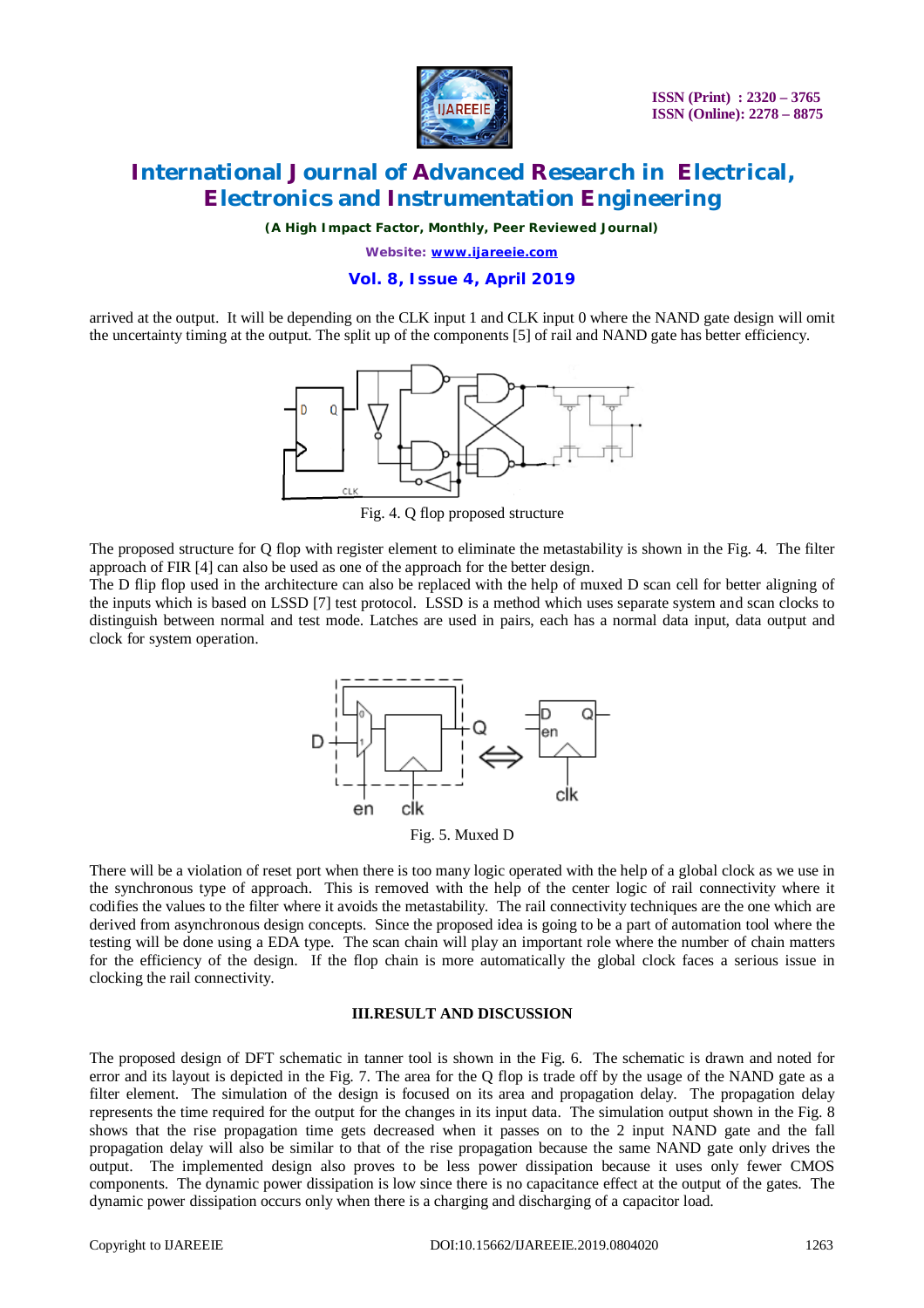

 **ISSN (Print) : 2320 – 3765 ISSN (Online): 2278 – 8875**

# **International Journal of Advanced Research in Electrical, Electronics and Instrumentation Engineering**

*(A High Impact Factor, Monthly, Peer Reviewed Journal) Website: [www.ijareeie.com](http://www.ijareeie.com)*

### **Vol. 8, Issue 4, April 2019**



Fig. 6. Q FLOP SCHEMATIC



Fig. 7. Q FLOP LAY OUT



Fig. 8. Q FLOP SIMULATION

#### **VI.CONCLUSION**

The proposed methodology integrated the filters with the Q flop registers for the DfT approach. Since it utilized the global clocking the propagation delay got reduced. The area overall got reduced because of fewer CMOS components. Further it can be reduced if we utilize the ratioed circuits like pseudo nMOS concept. The proposed technique helps in better testability for complex circuits since it uses the approach of LSSD. It also ensures the correct circuit behavior of metastability and its logic. The proposed technique can also be developed as a ASIC [6] for better area efficiency.

#### **REFERENCES**

- [1] G. Wazurkar and S. L. Badjate, "Globally asynchronous locally synchronous (GALS) pipelined signed multiplier," 2016 International Conference on Computing, Analytics and Security Trends (CAST), Pune, 2016, pp. 383-386.
- [2] F. U. Rosenberger, C. E. Molnar, T. J. Chaney, and T.-P. Fang, "Q-modules: Internally clocked delay-insensitive modules," IEEE Trans. Comput., vol. C-37, no. 9, pp. 1005–1018, Sep. 1988.